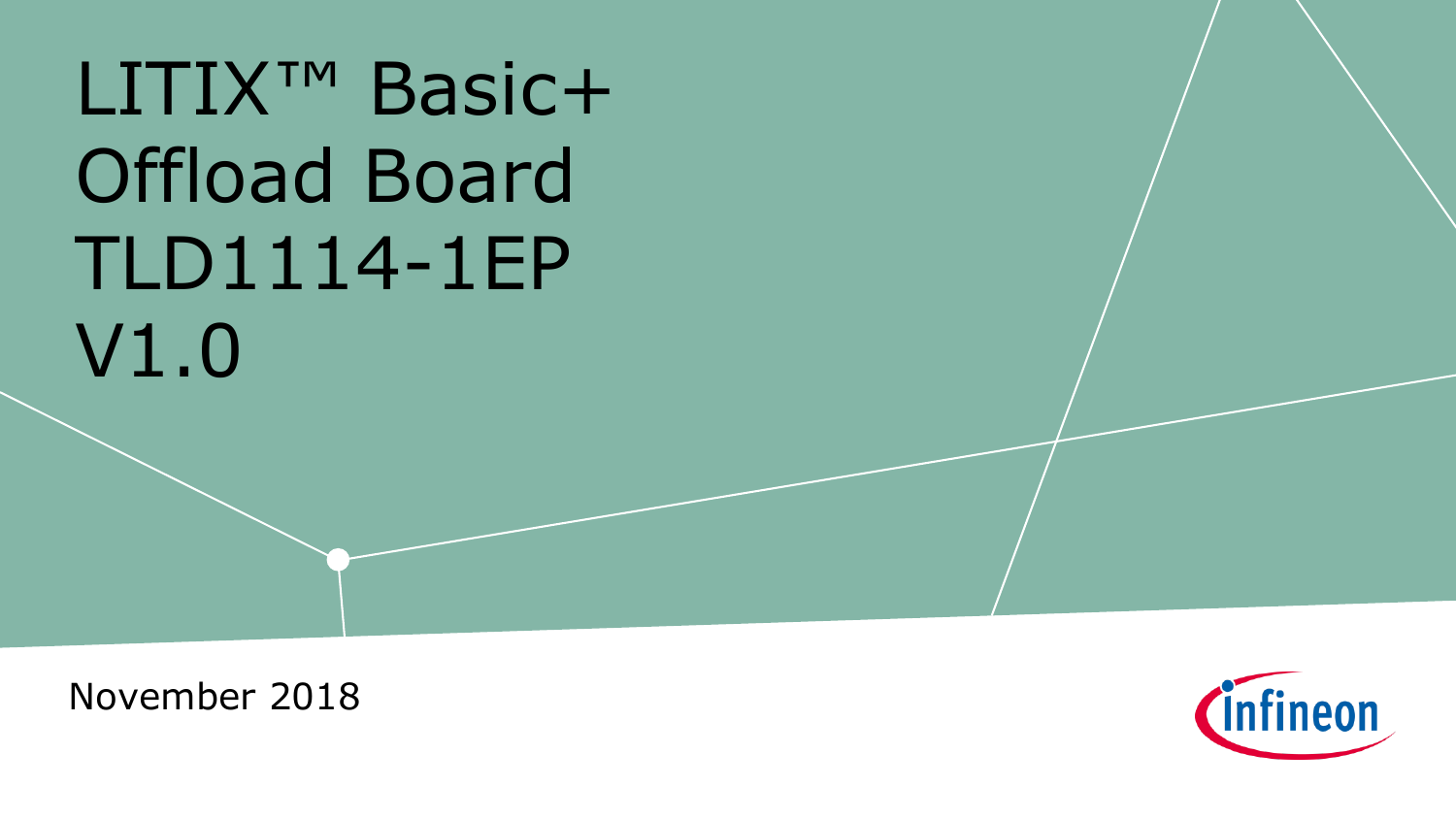

|                | Board description    |
|----------------|----------------------|
| $\overline{2}$ | Quick start          |
| 3              | Schematic and layout |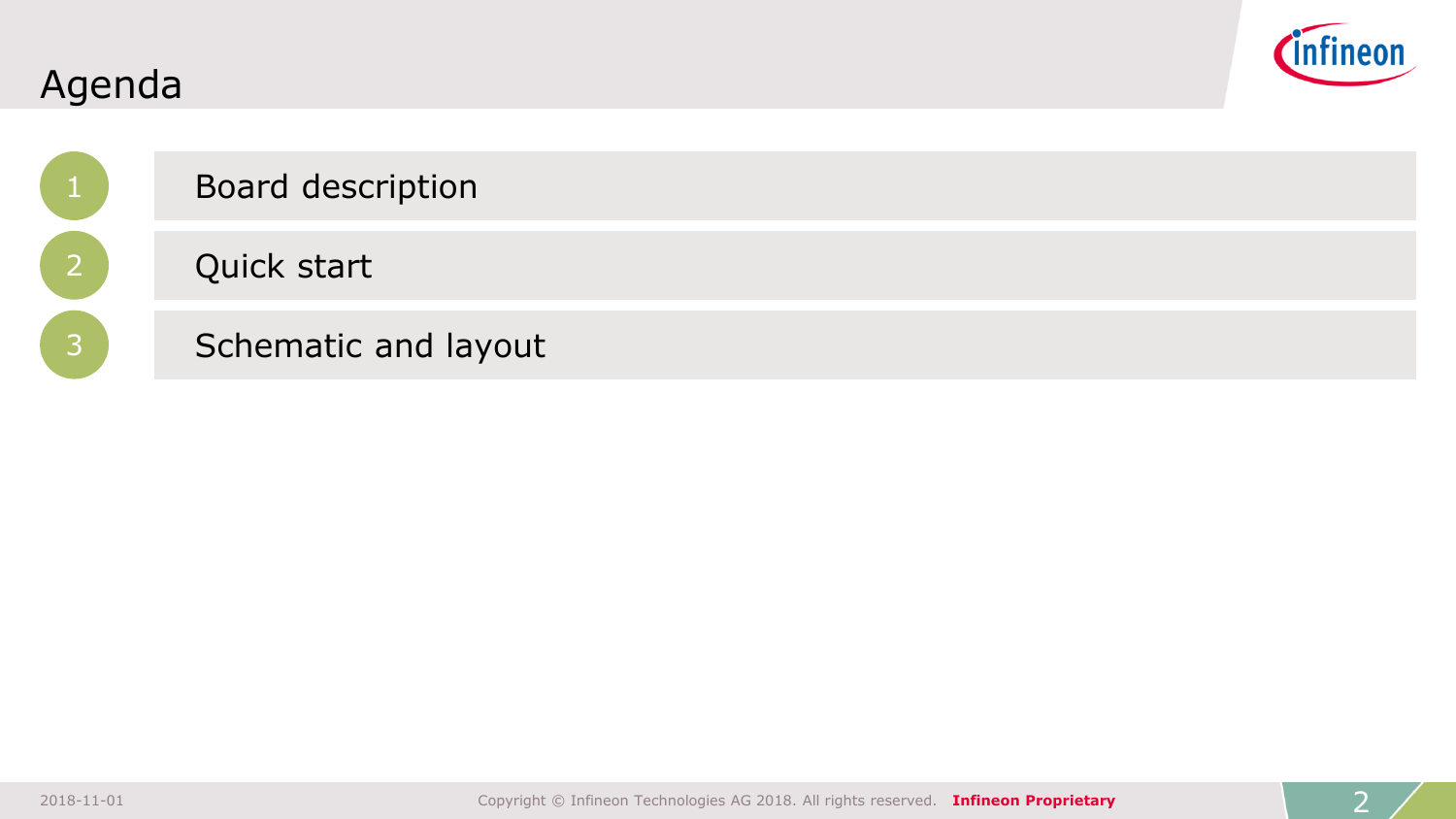

|                           | Board description    |
|---------------------------|----------------------|
| $\mathsf{P}^{\mathsf{I}}$ | Quick start          |
| $\overline{3}$            | Schematic and layout |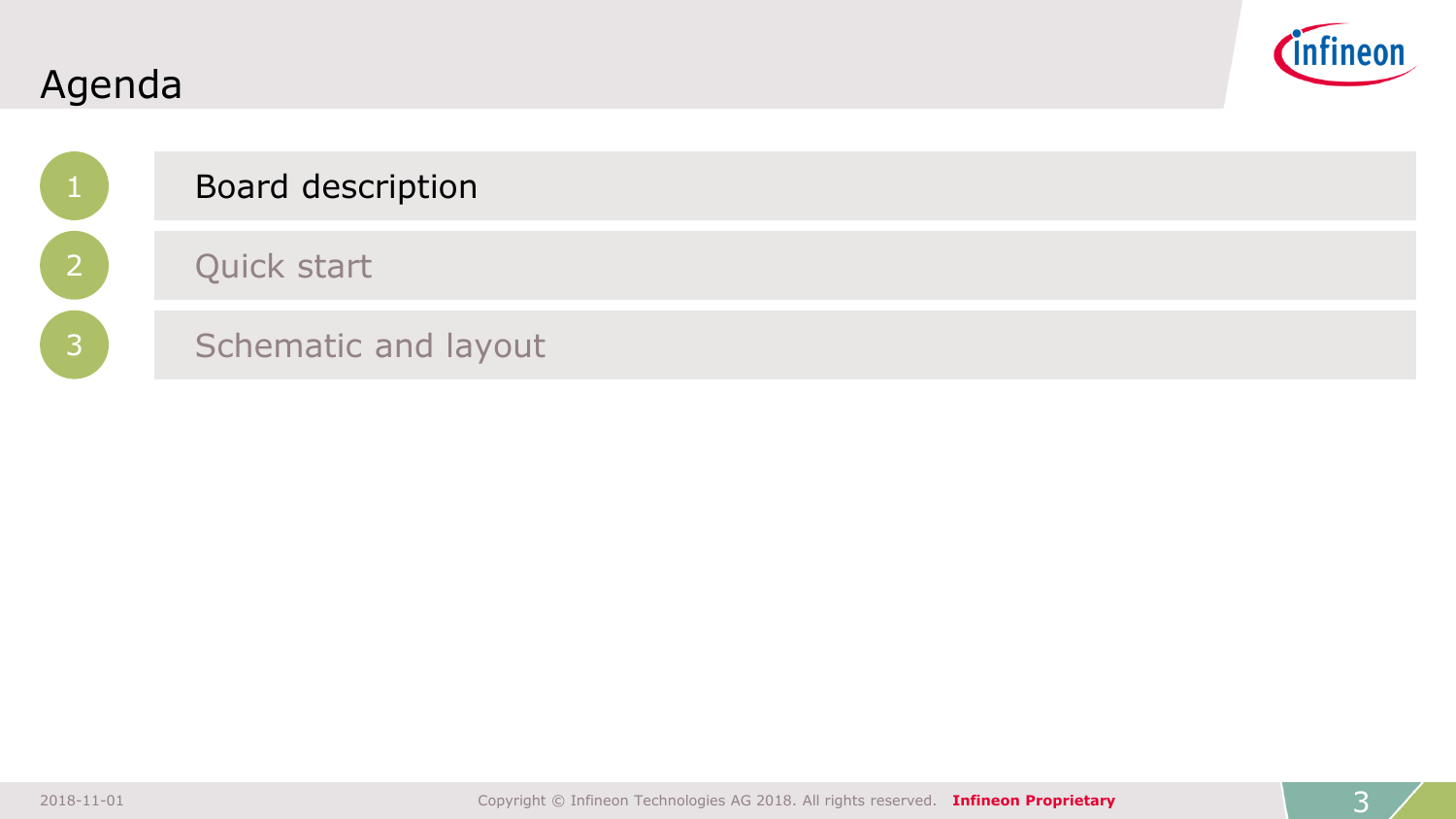#### Board description



- › Equipped with one TLD1114-1EP LITIX™ Basic+ Companion device
- Output current set  $\sim$ 360mA
- $\rightarrow$  Supported supply voltage range: 8V 16V
- › On-board power shift circuit to support 360mA output current
- › Possibility to connect to external load
- <span id="page-3-0"></span>› 7cm x 3.5cm 2-layer FR4 PCB with 35µm copper

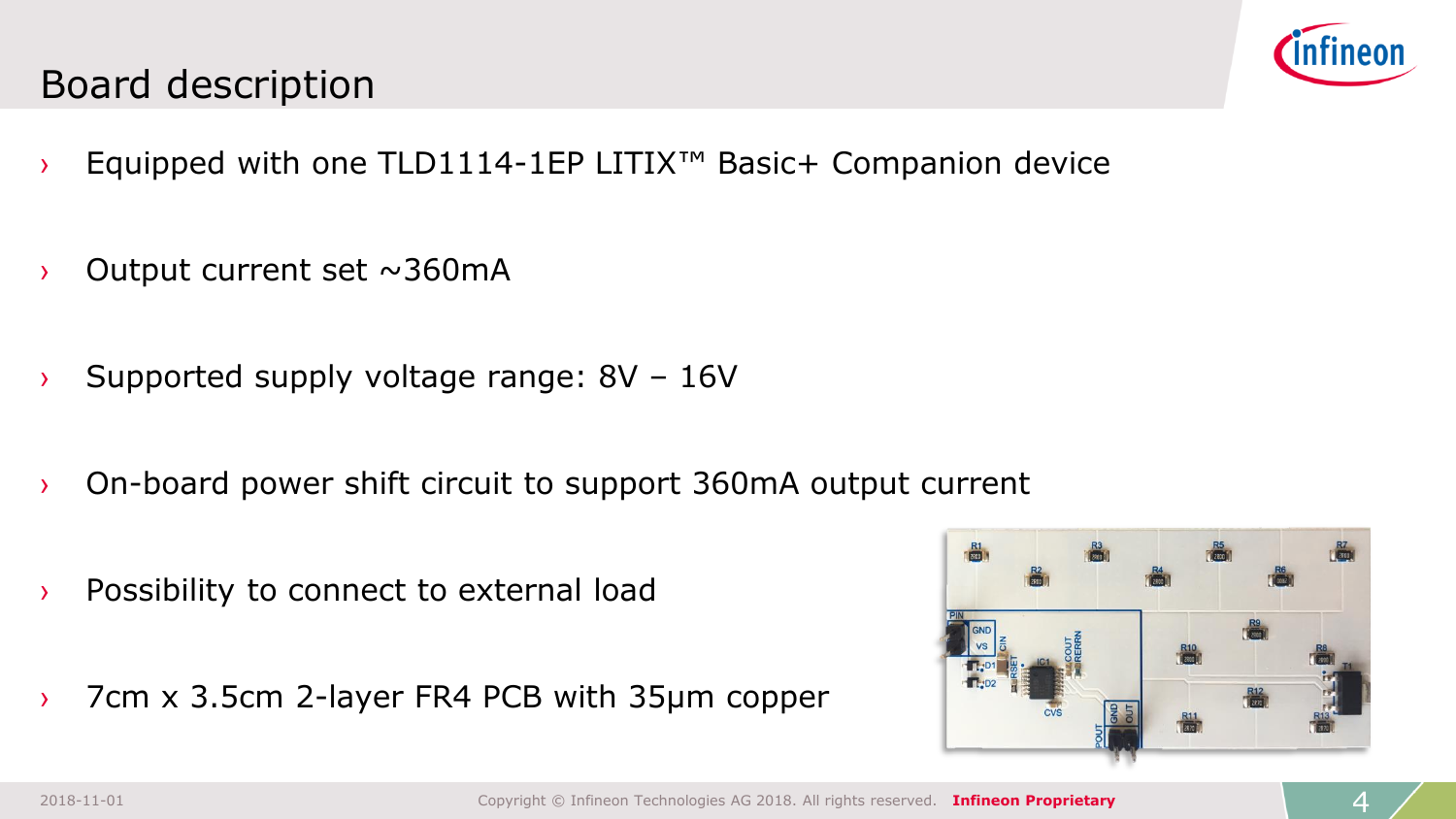

<span id="page-4-0"></span>

|                | <b>Board description</b> |
|----------------|--------------------------|
|                | Quick start              |
| $\overline{3}$ | Schematic and layout     |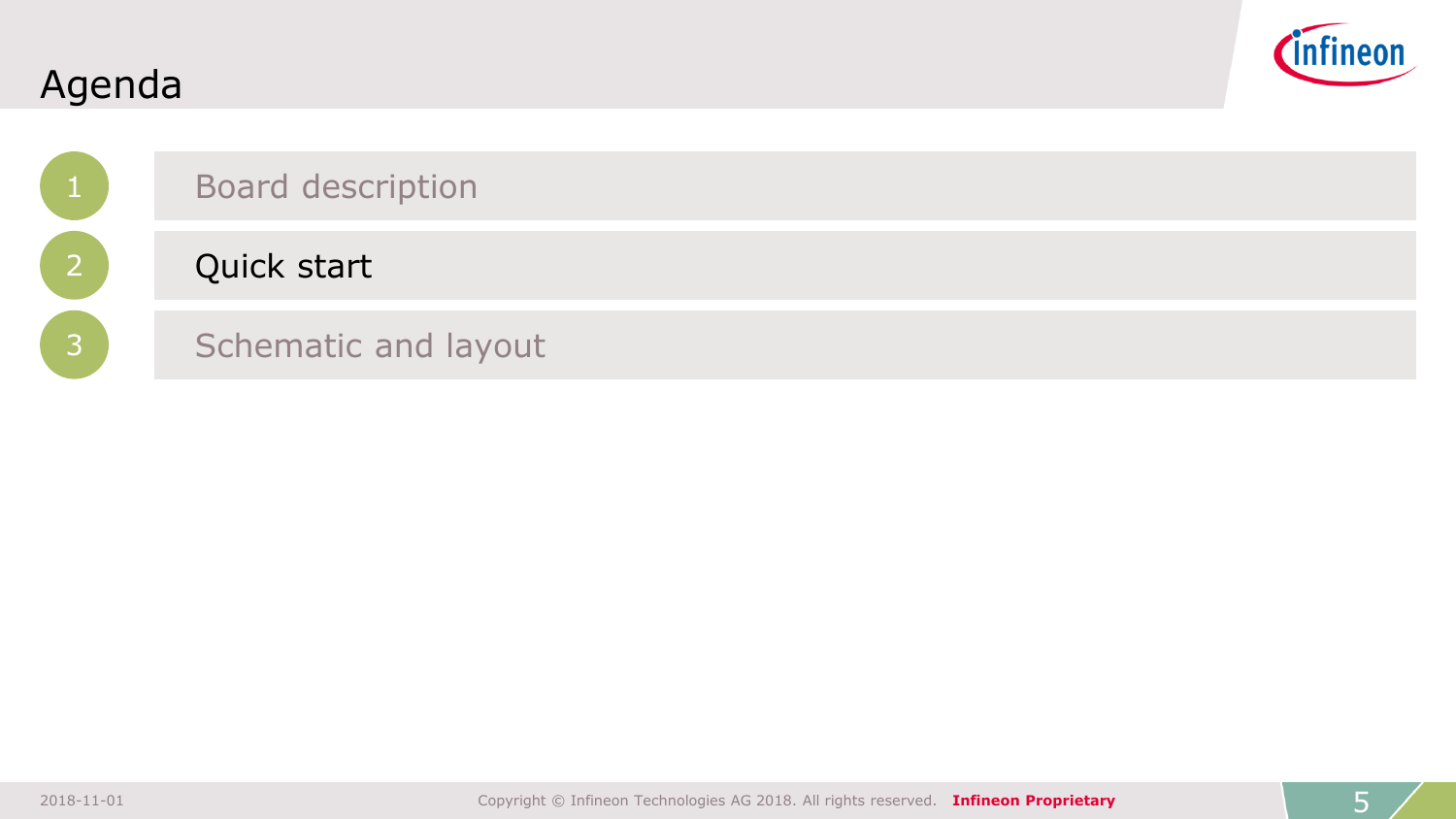

› Connect power supply to VS and GND (voltage between 8V – 16V)

 $\rightarrow$  Connect external LED load (e.g. Vf ~6V) with Imax > 360mA

<span id="page-5-0"></span>› Enable power supply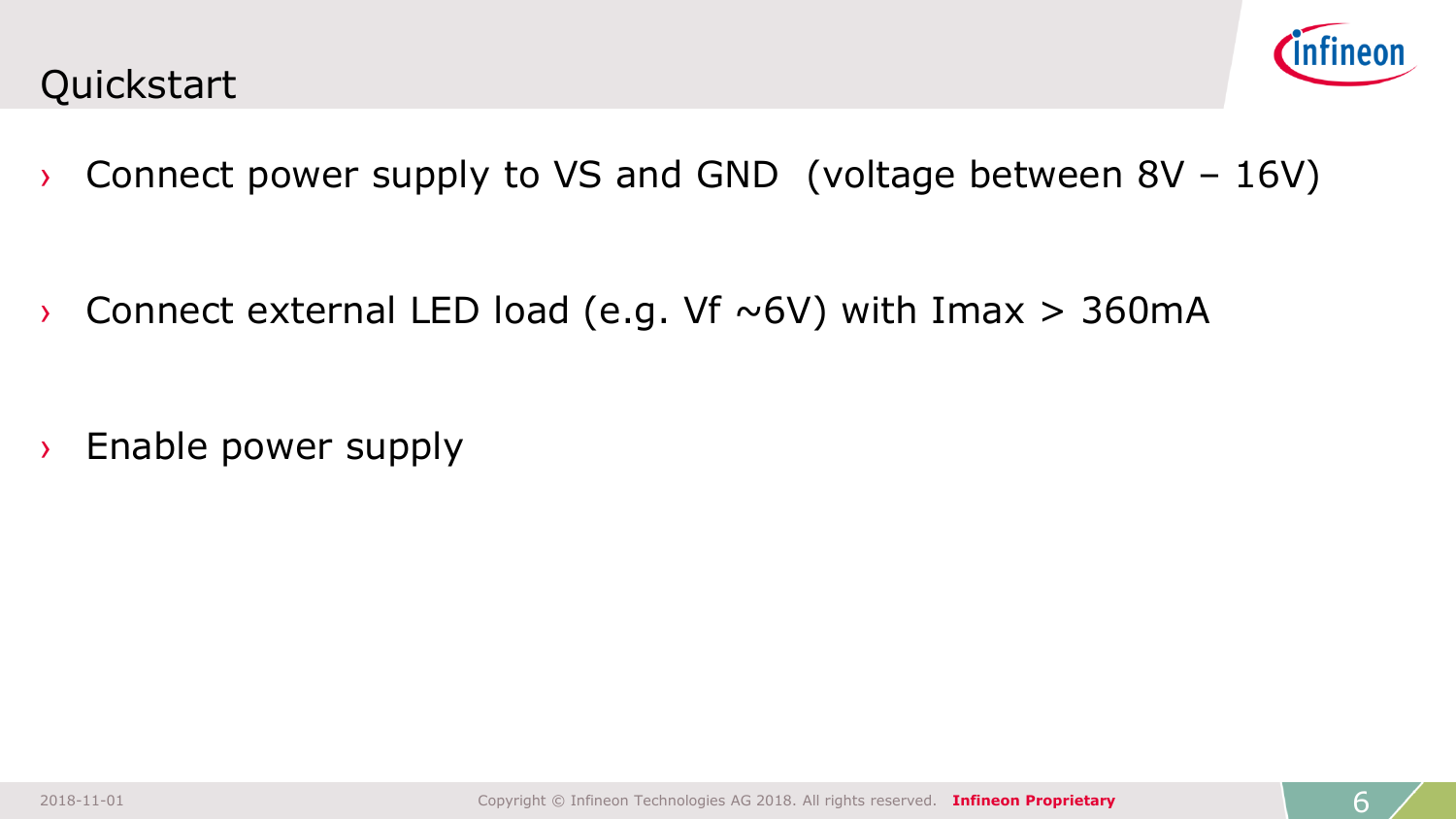

|                | <b>Board description</b> |
|----------------|--------------------------|
| $\overline{2}$ | Quick start              |
| <b>B</b>       | Schematic and layout     |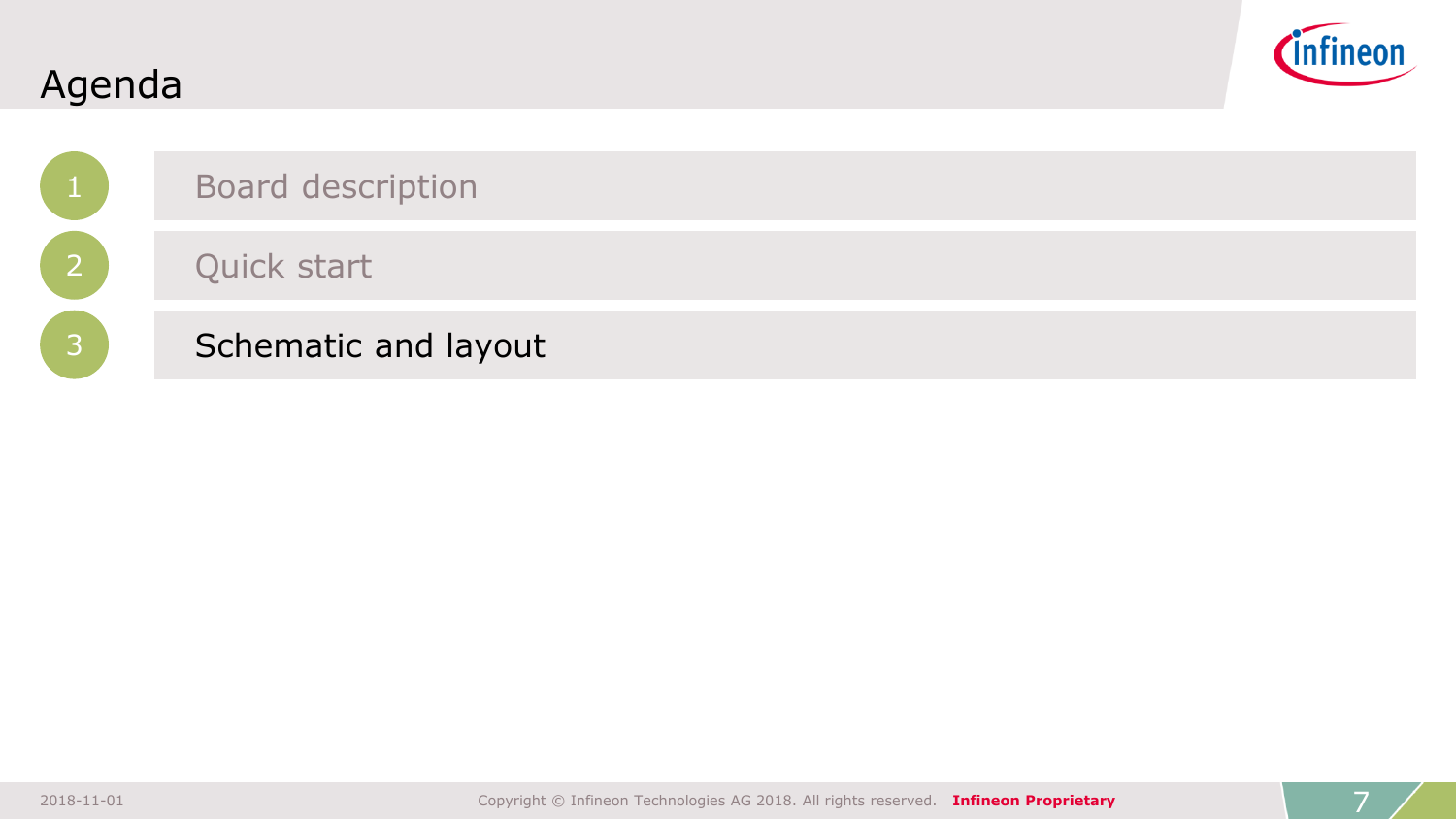

#### Schematic and Layout

 $\rightarrow$  The schematic and layout designs are shown on the following pages.

 $\rightarrow$  The visible content (names,...) can be activated or deactivated using the PDF reader layer settings.

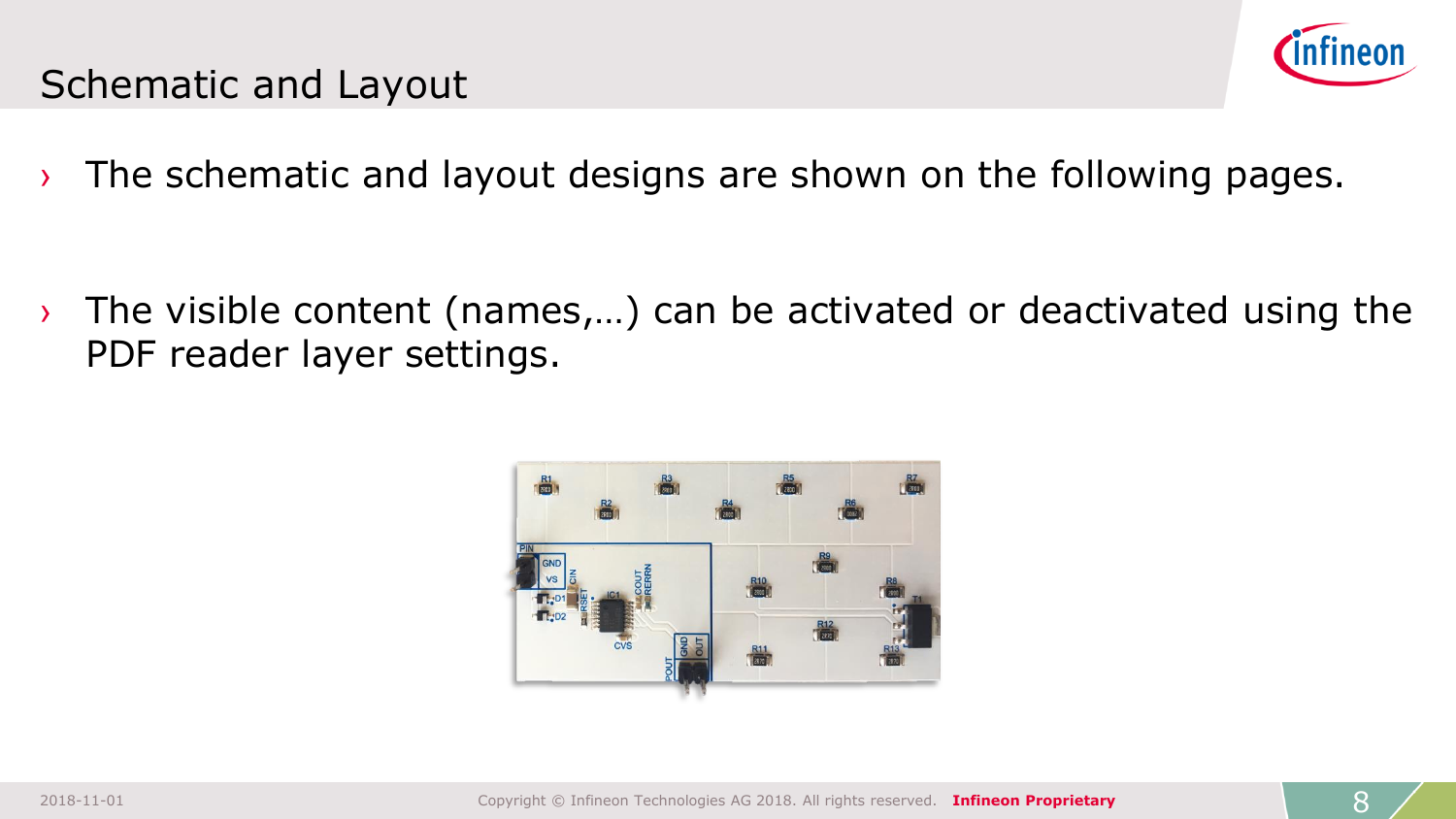#### **Schematic**





- › R1 R10 = 2Ω
- › R11 R13 = 2.7Ω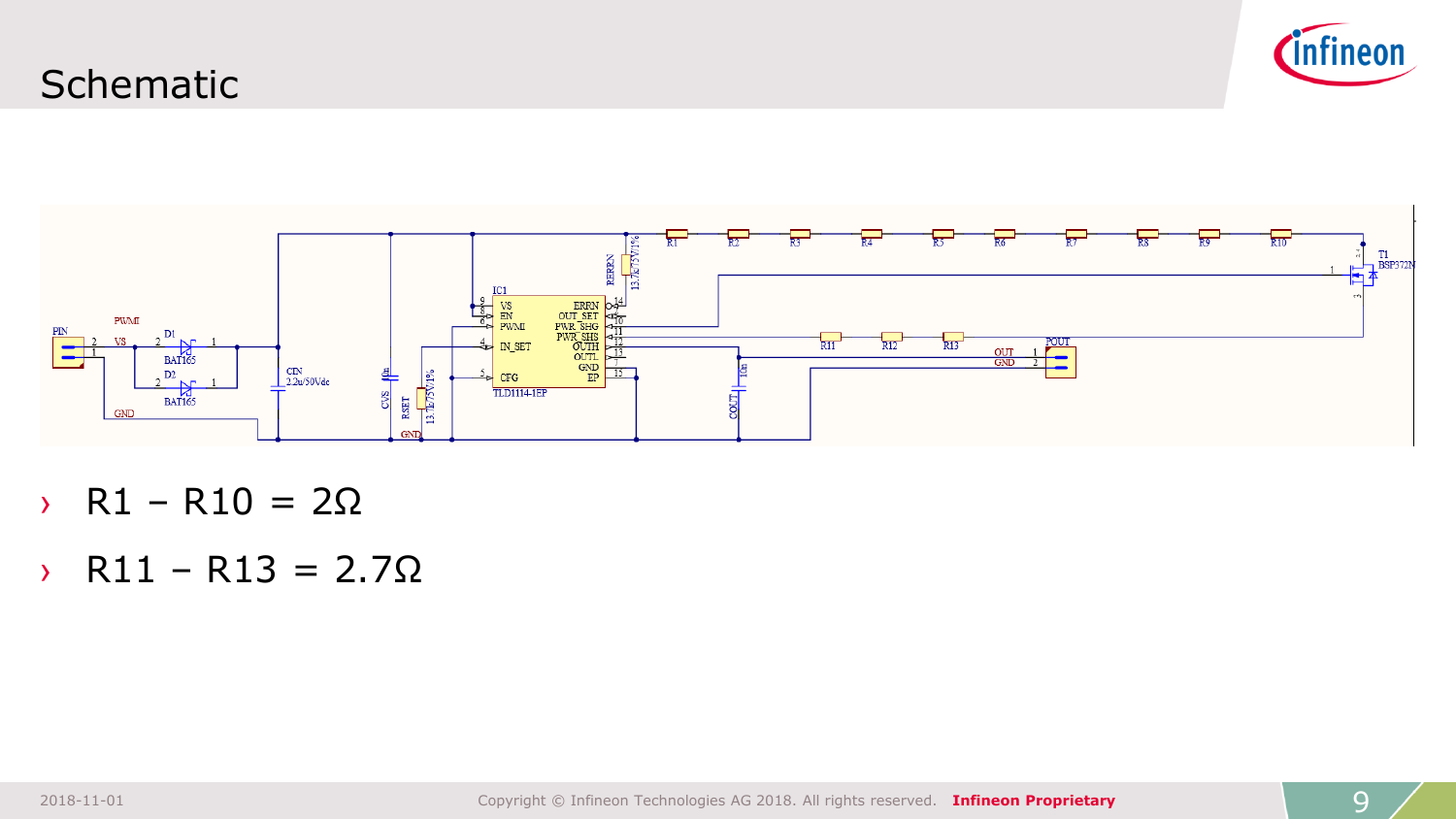2018-11-01 Copyright © Infineon Technologies AG 2018. All rights reserved. **Infineon Proprietary** 10

 $\bullet$   $\bullet$   $\bullet$ 

## PCB Layout top and bottom layer

 $\bullet$ 

 $\bullet$ 

Ö

 $\bullet$   $\bullet$  $\bullet$ 

| $\overline{\phantom{a}}$<br>$\bullet\quadbullet$<br>$\bullet$<br>٠<br>$\bullet\quadbullet$<br>٠<br>$\bullet\quadbullet$<br>٠<br>٠<br>$\bullet$<br>٠<br>٠<br>٠<br>٠<br>- | ٠<br>$\bullet\quadbullet$<br>٠<br>٠<br>$\bullet$ $\bullet$ | ٠<br>٠<br>٠<br>$\bullet$<br>٠<br>٠<br>٠<br>٠<br>۰<br>٠<br>٠<br>٠<br>٠<br>٠<br>٠       | ٠<br>. .<br>٠<br>٠<br>٠<br>٠                                                                           | ٠<br>$\bullet$<br>$\bullet\hspace{0.4mm}\bullet\hspace{0.4mm}$<br>٠<br>٠<br>$\bullet\quadbullet$<br>٠<br>$\bullet$<br>$\bullet\quad \bullet$ |  |
|-------------------------------------------------------------------------------------------------------------------------------------------------------------------------|------------------------------------------------------------|---------------------------------------------------------------------------------------|--------------------------------------------------------------------------------------------------------|----------------------------------------------------------------------------------------------------------------------------------------------|--|
| ٠<br>٠                                                                                                                                                                  | ٠                                                          | ۰<br>٠<br>٠<br>٠<br>٠<br>٠<br>$\bullet$<br>٠<br>٠<br>٠                                | ٠<br>٠<br>٠<br>٠<br>٠<br>٠<br>٠<br>٠<br>٠<br>٠<br>٠<br>٠<br>٠                                          | ٠<br>٠<br>٠<br>٠                                                                                                                             |  |
| ٠<br>٠                                                                                                                                                                  |                                                            | $\bullet$<br>٠<br>٠<br>٠<br>٠<br>٠<br>٠<br>٠<br>٠<br>٠<br>٠<br>- 60<br>٠<br>$\bullet$ | ٠<br>٠<br>٠<br>٠<br>٠<br>$\bullet$<br>٠<br>IR.<br>٠<br>٠<br>٠<br>٠<br>٠<br>$\bullet$<br>٠<br>$\bullet$ | ٠<br>٠<br>٠<br>٠<br>٠                                                                                                                        |  |

 $\bullet\;\; \bullet$ 



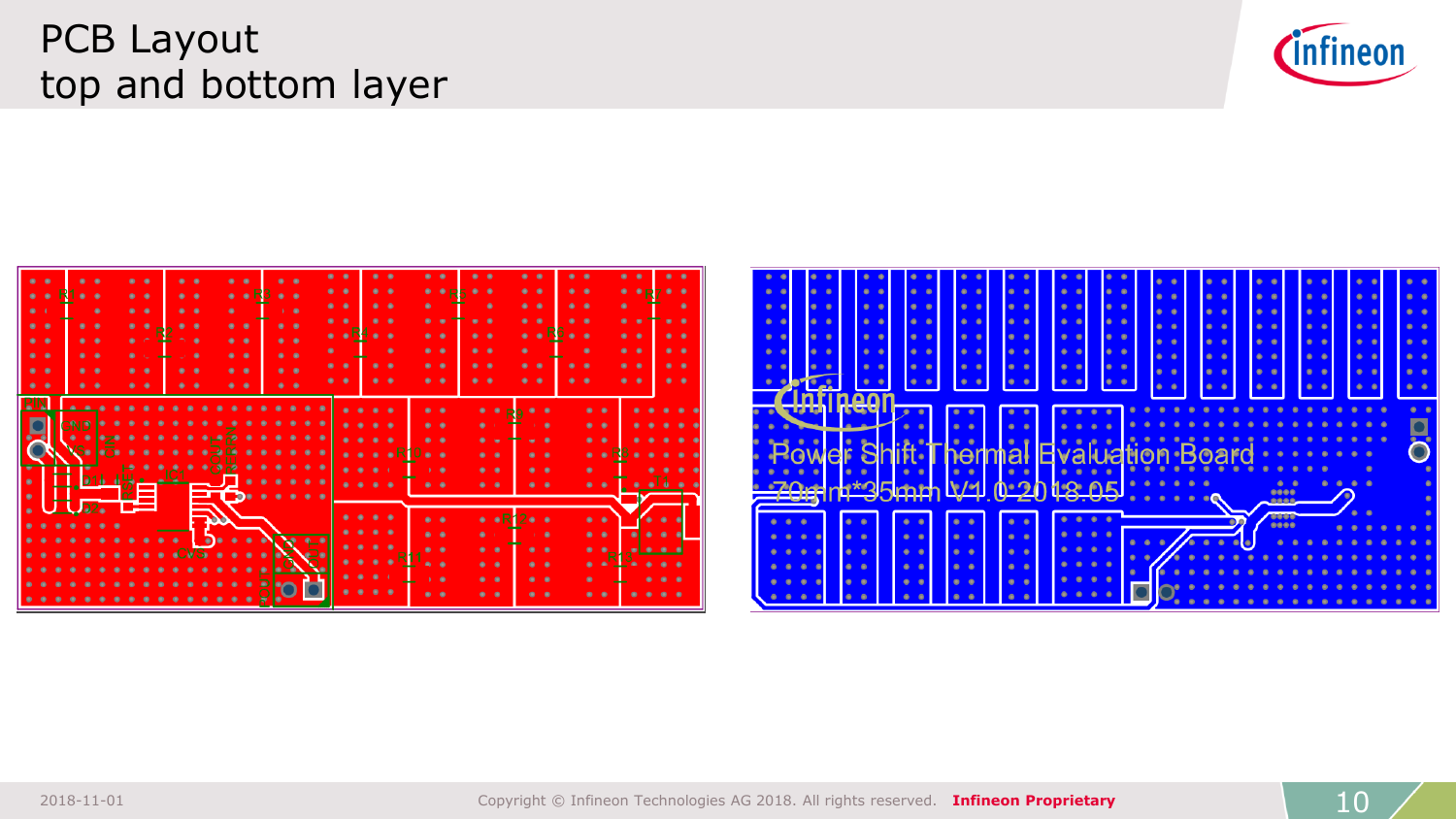

**Edition 2018-07-26 Published by Infineon Technologies AG, Am CAMPEON™ 1-8, 85579 Neubiberg, Germany © Infineon Technologies AG 2018. All Rights Reserved.**

#### **LEGAL DISCLAIMER**:

THE INFORMATION GIVEN IN THIS DOCUMENT IS GIVEN AS A HINT FOR THE IMPLEMENTATION OF THE INFINEON TECHNOLOGIES COMPONENT ONLY AND SHALL NOT BE REGARDED AS ANY DESCRIPTION OR WARRANTY OF A CERTAIN FUNCTIONALITY, CONDITION OR QUALITY OF THE INFINEON TECHNOLOGIES COMPONENT. THE RECIPIENT OF THIS DOCUMENT MUST VERIFY ANY FUNCTION DESCRIBED HEREIN IN THE REAL APPLICATION. INFINEON TECHNOLOGIES HEREBY DISCLAIMS ANY AND ALL WARRANTIES AND LIABILITIES OF ANY KIND (INCLUDING WITHOUT LIMITATION WARRANTIES OF NON-INFRINGEMENT OF INTELLECTUAL PROPERTY RIGHTS OF ANY THIRD PARTY) WITH RESPECT TO ANY AND ALL INFORMATION GIVEN IN THIS DOCUMENT.

#### **Information**

For further information on technology, delivery terms and conditions and prices please contact your nearest Infineon Technologies Office ([www.infineon.com\)](http://www.infineon.com/).

#### **Warnings**

Due to technical requirements components may contain dangerous substances. For information on the types in question please contact your nearest Infineon Technologies Office. Infineon Technologies Components may only be used in life-support devices or systems with the express written approval of Infineon Technologies. Life support devices or systems are intended to be implanted in the human body, or to support and/or maintain and sustain and/or protect human life. If they fail, it is reasonable to assume that the health of the user or other persons may be endangered.